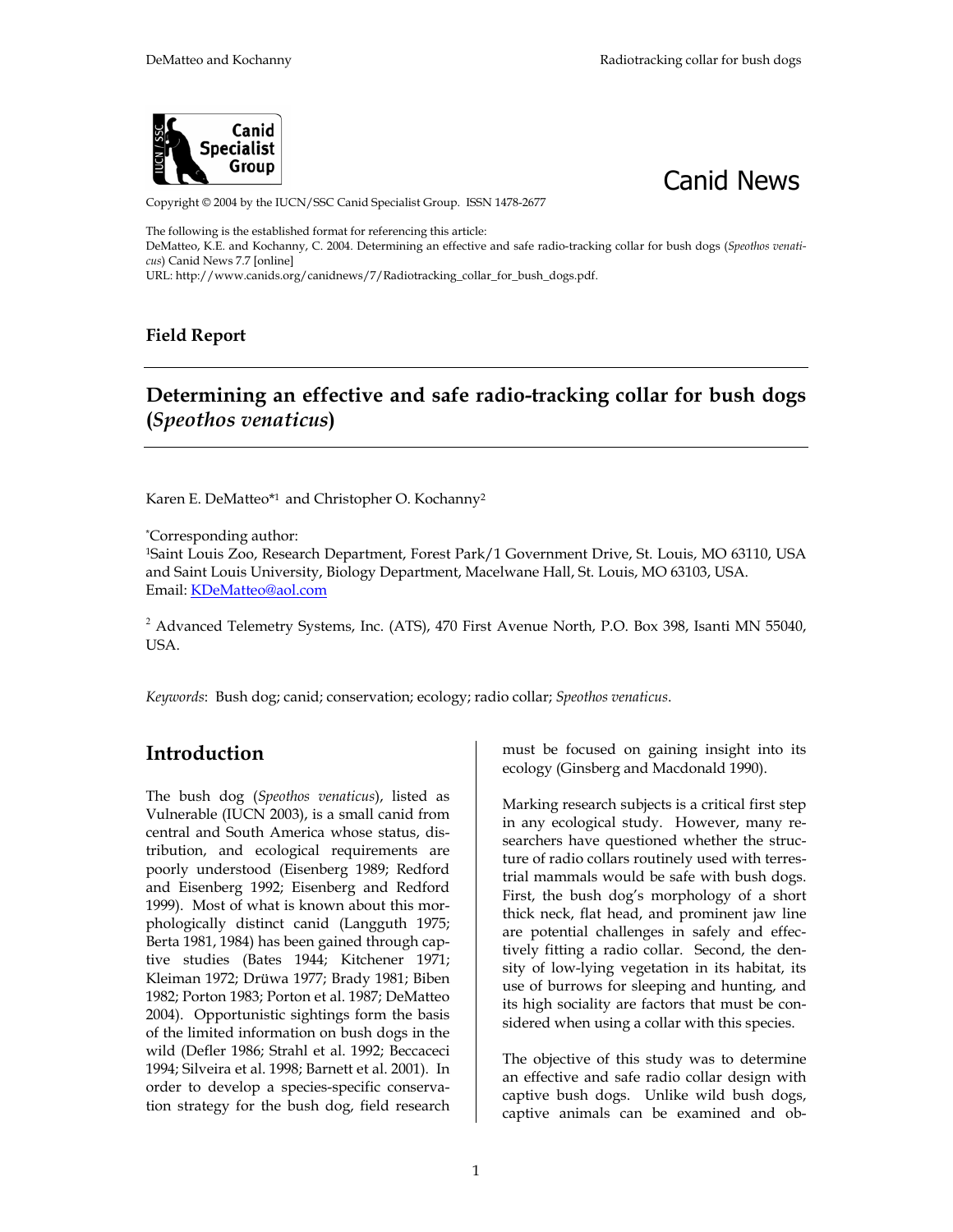served daily for any physical and social problems resulting from a radio collar. This controlled situation allows an optimal collar design to be determined prior to their use in the field.

# **Methods**

In a series of trials, three prototype collars were developed and tested. Based on the weight (range:5.5 to 6.5kg) of adult bush dogs at the Saint Louis Zoo (STL), St. Louis MO, USA, which correspond to those reported in the literature (Eisenberg 1989; Redford and Eisenberg 1992; Eisenberg and Redford 1999), the basic collar used throughout the trials was Advanced Telemetry Systems (Isanti MN, USA) Model M2210 with a 1.9cm wide neoprene collar, weight of 65g, and external antenna. The initial prototype was developed using the neck circumference (range: 28 to 33cm) of adult STL bush dogs. The second and third prototypes were tested sequentially, and had modifications made based on the results from the previous trial. The modifications were aimed at positioning the external antenna between the scapulas, modifying the shape of the transmitter so that rubbing was minimal, and ensuring that the closure on the collar was secure. The latter factor was critical in allowing the collar to be placed sufficiently tight without undue tension at the connection site.

Five adult bush dogs (ages 3 to 7 years) at STL were used in the 8 trials (Table 1). All individuals were housed with an individual of the opposite sex in either an off-exhibit holding that provided no outdoor access or in a holding that provided both indoor and outdoor access (Table 1). With the exception of F100072 who was spayed, the females were reproductively competent (DeMatteo 2004). Collars were placed on anesthetized animals (Anesthetic: 50-60 mcg/kg Medetomidine combined with 5-6mg/kg Ketamine; Reversal Agent: Atipamezole – Dosage is equal to 5X

the Medetomidine dose) and excess neoprene strapping was cut off. With the third prototype, the lock-nuts were secured with Quick-Tite® Super Glue Gel (Manco, Inc., Avon OH, USA).

### **Results**

The initial prototype was tested on a single individual male. Despite the fact that one of the two lock-nuts was lost during the first month of the trial, the radio collar remained in place for 127 days. Initially, the male's mate made several attempts to chew on the antenna and neoprene strapping; however, the female's behaviour stopped after a couple of days due to the male actively discouraging her by vocalizing and physically moving away. The collar did not result in changes in behaviour or overall activity, and the pair copulated normally during the female's estrous cycle.

While the first prototype did not result in any physical or social problems, it was necessary to make modifications to optimize the position of the antenna (i.e. between the scapulas), size of the transmitter (i.e. slightly thinner and longer), and decrease the tension at the screwbracket closure (i.e. adjusting the position from perpendicular to parallel to the transmitter and moving it away from the transmitter). Unfortunately, this latter change resulted in increased tension at the screw-bracket closure and resulted in three of the four prototype 2 collars being lost in <4 days (mean = 2 days; range = 1 to 4 days; Table 1). The fourth prototype 2 collar remained in place for 137 days, with no problems, at which time it was physically removed due to management decisions. This collar did not cause physical harm or impact the pair socially during the female's estrous cycle. Once again attempts were made by the female's mate to chew the antenna and neoprene strapping; however, the female's actions discourage this behaviour.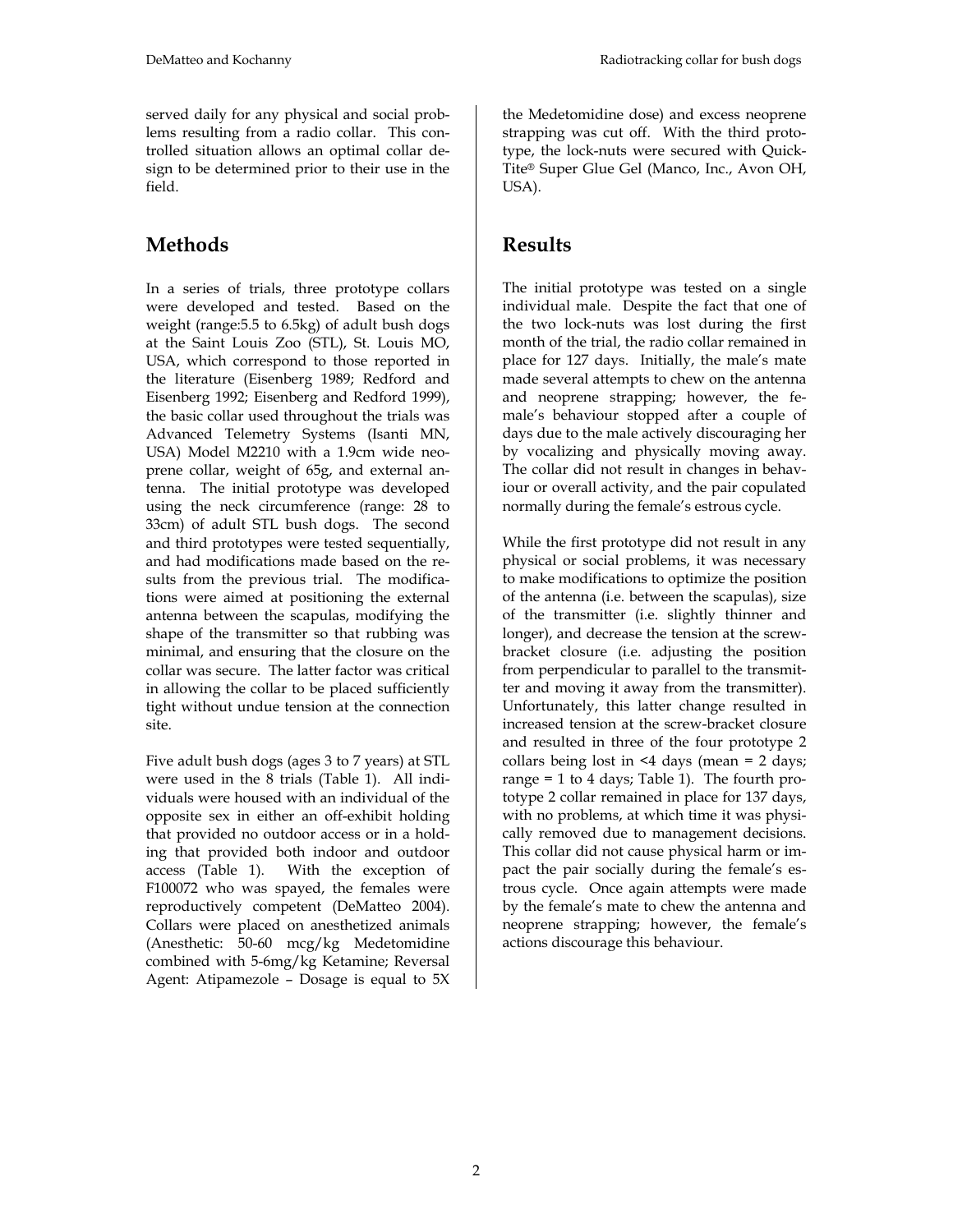| Table 1. A summary of the captive trials with bush dogs, which tested the 3 radio collar prototypes. The proto-    |  |
|--------------------------------------------------------------------------------------------------------------------|--|
| type tested, the animal's identification number, his or her mate's identification number, and the type of housing  |  |
| is listed for each animal. In addition, the number of days the radio collar was in place and the details regarding |  |
| its removal are provided.                                                                                          |  |

| Prototype     | Animal ID | <b>Mate ID</b>      | <b>Type of housing</b> | No. days<br>collar<br>in | Details regarding radiocollar<br>removal |
|---------------|-----------|---------------------|------------------------|--------------------------|------------------------------------------|
|               |           |                     |                        | place                    |                                          |
| $\mathbf{1}$  | M101469   | F <sub>100624</sub> | Indoor only            | 127                      | Lock-nuts on screw-bracket               |
|               |           |                     |                        |                          | became loose and collar fell off         |
| $\mathcal{P}$ | M981127   | F <sub>100072</sub> | Indoor/Outdoor         | 4                        | Holes where screw-bracket                |
|               |           |                     |                        |                          | fastened ripped through                  |
| $\mathcal{P}$ | M100112   | F <sub>102078</sub> | Indoor only            | $\mathbf{1}$             | Holes where screw-bracket                |
|               |           |                     |                        |                          | fastened ripped through                  |
| $\mathcal{P}$ | F100072   | M981127             | Indoor/Outdoor         | $\mathbf{1}$             | Lock-nuts on screw-bracket               |
|               |           |                     |                        |                          | became loose and collar fell off         |
| $\mathcal{P}$ | F102078   | M100112             | Indoor only            | 137                      | Collar removed under anes-               |
|               |           |                     |                        |                          | thesia prior to transfer to an-          |
|               |           |                     |                        |                          | other zoo                                |
| 3             | M981127   | F100072             | Indoor/Outdoor         | 112                      | Collar removed under anes-               |
|               |           |                     |                        |                          | thesia at end of study                   |
| 3             | M101469   | F100624             | Indoor/Outdoor         | 112                      | Collar removed under anes-               |
|               |           |                     |                        |                          | thesia at end of study                   |
| 3             | F100072   | M981127             | Indoor/Outdoor         | 112                      | Collar removed under anes-               |
|               |           |                     |                        |                          | thesia at end of study                   |

While the modifications in the second prototype corrected the position of the antenna and the shape of the transmitter (final size=6cmx1.5cmx1.5cm), an additional trial was required to ensure that the connection on the collar was secure. The third and final prototype had modifications that aimed to further decrease the tension between the screwbracket and the neoprene strapping at the closure. The addition of the QuickTite® Super Glue Gel was important in reliably securing the collars long-term. This final prototype remained in place with no physical or social problems on three individuals for 112 days (Figure 1). Once again, normal mating occurred without problems. In fact, a successful breeding (i.e. pregnancy) occurred with a pair (M101469 and F100624) while the male was wearing a radio collar. Some additional chewing on antennas by mates were seen in this final trial; however, this is believe to be associated with the fact the animals were restricted to a period of indoor-only access and were The collars were removed due to management decisions.





Figure 1. Photographs of Saint Louis Zoo bush dogs with radio collars. ©Karen DeMatteo.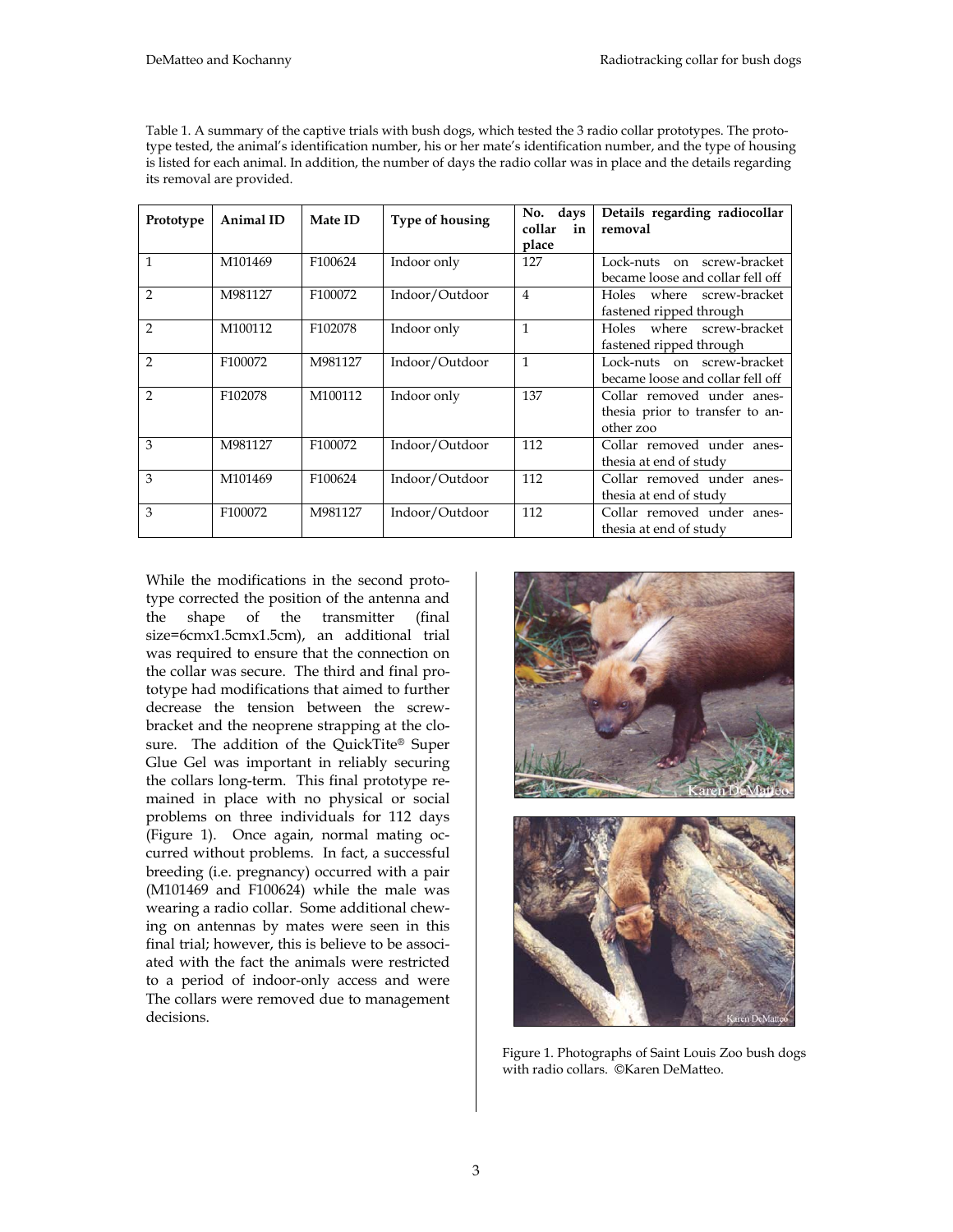## **Discussion**

These captive trials determined that bush dogs could be safely and effectively fit with radio collars despite their unique morphology and high sociality. The radio collars did not interfere with the bush dog's normal behaviours such as digging, swimming, submissive rolling, urine-marking postures (e.g. female handstand), and playing (e.g. tug-of-war). In fact, one pair (M981127 and F100072) successfully hunted natural wildlife (e.g. birds, opossums, rabbits) that wandered through their outside exhibit. In addition, copulations occurred with no problems (e.g. the male did not suffocate the female with her collar). The results from these trials provide researchers with the assurance that placement of a radio collar on the elusive bush dog is possible without physical or social harm. With this knowledge, researchers will have more confidence in beginning the critical studies aimed at determining the basic ecological requirements of the bush dog.

## **Acknowledgements**

This project would not have been possible with out the support and assistance of the STL Animal Division, in particular I. Porton, S. Bircher, the primate and carnivore keepers, and the STL Veterinary staff. The collars used in these trials were generously donated by ATS, Inc. We appreciate R. Leite-Pitman for reviewing earlier drafts of this manuscript.

#### **References**

Barnett, A., R. Shapley, and M. Engstrom. 2001. Records of bush dog, *Speothos venaticus* (Lund, 1842), from Guyana. *Mammalia* 65(2):232-237.

Bates, M. 1944. Notes on a captive *Icticyon*. *Journal of Mammalogy* 25: 152-154.

Beccaceci, M.D. January 1994. South American Species News – Bush Dogs in Paraguay. *Canid News: Newsletter of the Canid Specialist Group* 2:17*.* 

Berta, A. 1981. Evolution of large canids in South America. Anais do II Congresso Latino-Americano de Paleontologia. *Porto Alegre* 2: 835-845.

Berta, A. 1984. The Pleistocene bush dog *Speothos pacivorus* (Canidae) from the Lagoa Santa Caves, Brazil*. Journal of Mammalogy*  65(4): 549-559.

Biben, M. 1982. Ontogeny of social behaviour related to feeding in the crab-eating fox (*Cerdocyon thous*) and the bush dog (*Speothos venaticus*). *Journal of Zoology, London* 196: 207-216.

Brady, C.A. 1981. The vocal repertoires of the bush dog (*Speothos venaticus*), crab-eating fox (*Cerdocyon thous*), and maned wolf (*Chrysocyon brachyurus*). *Animal Behaviour* 29:649-669.

Defler, T.R. 1986. A bush dog (*Speothos venaticus*) pack in the eastern llanos of Columbia. *Journal of Mammalogy* 67(2):421-422.

DeMatteo, K.E. 2004. *An examination of the reproductive physiology of the bush dog (Speothos venaticus)*. Ph.D. Dissertation, Saint Louis University.

Drüwa, P. 1977. Beobachtungen zur Geburt und natürlichen Aufzucht von Waldhunden, *Speothos venaticus*, in der Gefangenschaft. *Zoo. Gart., Lpz. (N.F.)* 47: 109-137.

Eisenberg, J.F. 1989. Volume 1: *Mammals of the Neotropics – The northern neotropics: Panama, Colombia, Venezuela, Guyana, Suriname, French Guiana*. University of Chicago Press, Chicago, Illinois.

Eisenberg, J.F. and K.H. Redford. 1999. Volume 3: *Mammals of the Neotropics – The central neotropics: Ecuador, Peru, Bolivia, Brazil*. University of Chicago Press, Chicago, Illinois.

Ginsberg, J.R. & Macdonald, D.W. (Eds.). 1990. *Foxes, wolves, jackals, and dogs: an action plan for the conservation of canids*. Gland Switzerland: IUCN.

IUCN. 2003. *International Union for the Conservation of Nature (IUCN) red list of threatened species*. IUCN, Gland, Switzerland.